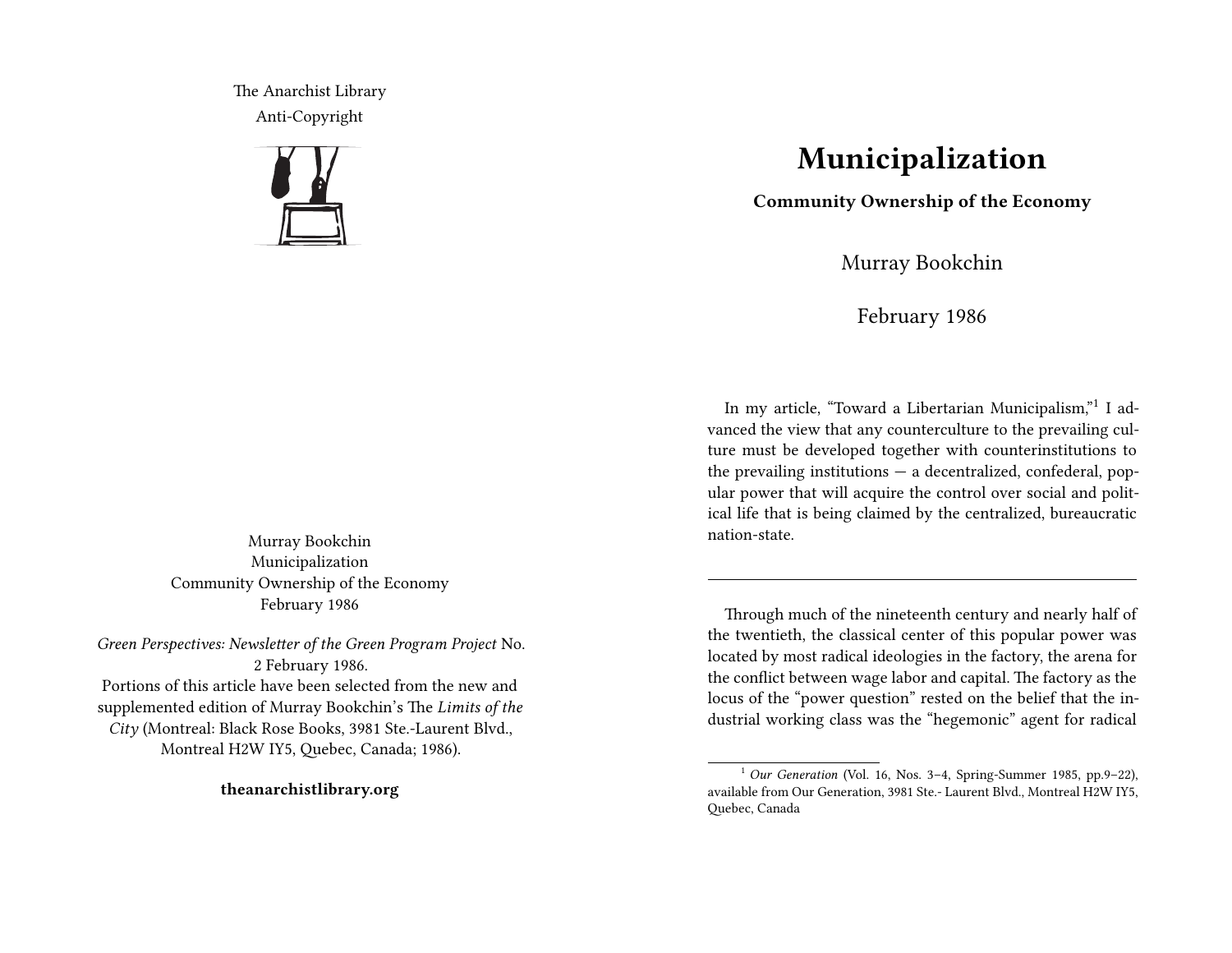social change; that it would be "driven" by its own "class interests" (to use the language of radicalism during that era) to "overthrow" capitalism, generally through armed insurrection and revolutionary general strikes. It would then establish its own system of social administration — whether in the form of a "workers' state" (Marxism) or confederal shop committees (anarchosyndicalism).

In retrospect we can now see that the Spanish Civil War of 1936–39 was the last historic effort by a seemingly revolutionary European working class to follow this model. $^2$  In the fifty years that have passed (almost to the very month of this writing), it is apparent that the great revolutionary wave of the late thirties was the climax and the end of the era of proletarian socialism and anarchism, an era that dates back to the first workers' insurrection of history: the uprising by the Parisian artisans and workers of June, 1848, when the barricades were raised under red flags in the capital city of France. In the years that have followed, particularly after the 1930s, the limited attempts to repeat the classical model of proletarian revolution (Hungary, Czechoslovakia, East Germany, and Poland) have been failures, indeed, tragic echoes of great causes, ideals, and efforts that have faded into history.

Apart from insurrectionary peasant movements in the Third World, no one, aside from some dogmatic sectarians, takes the "models" of June, 1848, the Paris Commune of 1871, the Russian Revolution of 1917, and the Spanish Revolution of 1936 seriously — partly because the type of working class that made those revolutions has been all but demobilized by technological

 $2^{2}$  For an overview of the Spanish Civil War after fifty years, see my articles "On Spanish Anarchism," *Our Generation* (1986) and "The Spanish Civil War: After Fifty Years" in *New Politics* (Vol. 1, No. 1, New Series; Spring, 1986), available from New Politics, 328 Clinton St., Brooklyn NY 11231. For background on the subject, see *The Spanish Anarchists: The Heroic Period* by this writer, formerly a Harper & Row book, currently distributed by Comment Publishing Project, P. 0. Box 158, Burlington VT 05402.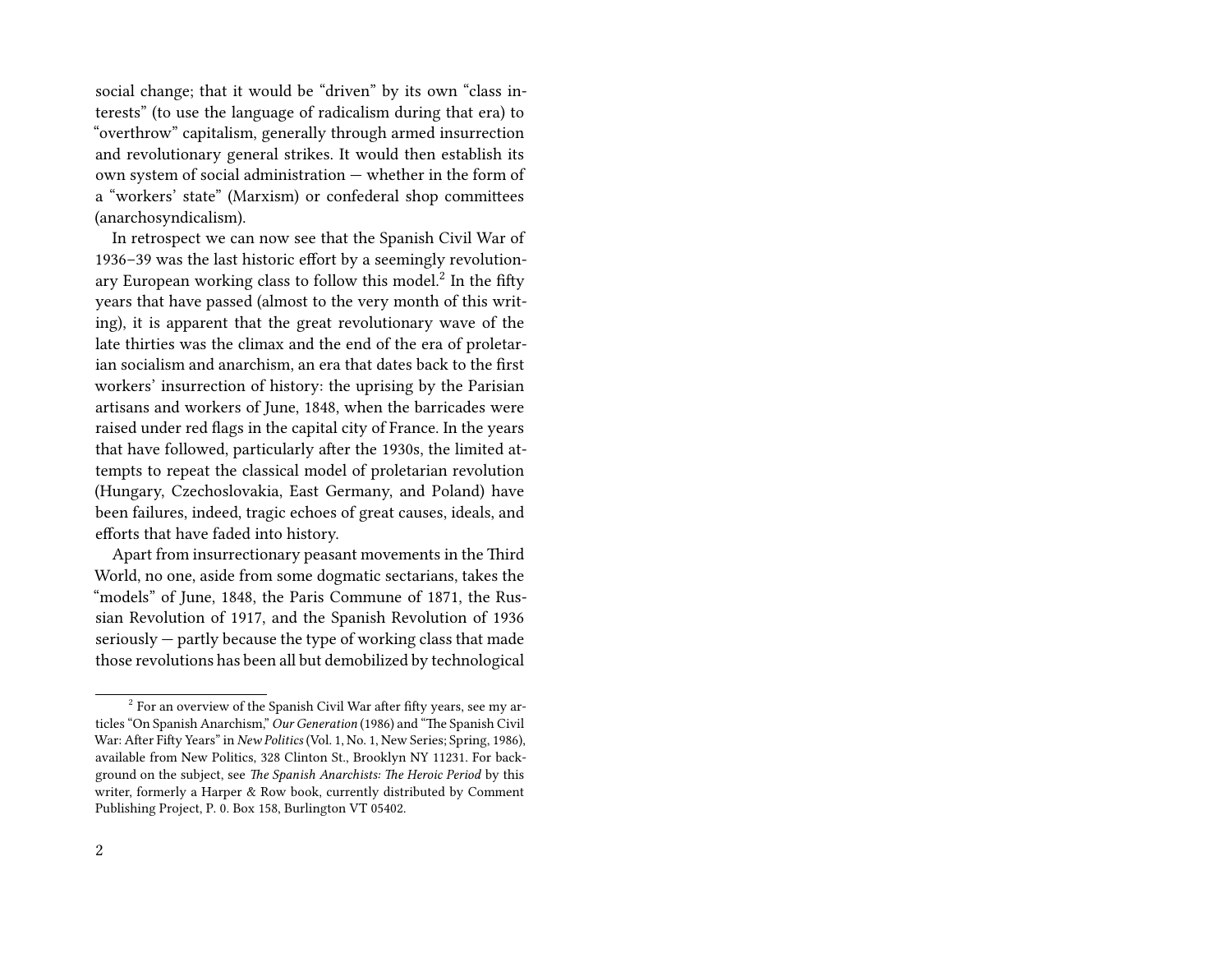mony with nature. Here we can begin to evolve not only the ethical ties that will link us together in a genuine ecocommunity but also the material ties that can make us into competent, empowered, and self-sustaining — if not "self-sufficient" — human beings. To the extent that a municipality or a local confederation of municipalities is *politically* united, it is still a fairly fragile form of association. To the extent that it has control over its own material life, although not in a parochial sense that turns it into a privatized city-state, it has economic power, a decisive reinforcement of its political power.

and social change, partly because the weaponry and barricades that gave these revolutions a modicum of power have become merely symbolic in the face of the immense military armamentorium commanded by the modern nation-state.

There is another tradition, however, that has long been part of European and American radicalism: the development of a libertarian municipal politics, a new politics structured around towns, neighborhoods, cities, and citizens' assemblies, freely confederated into local, regional, and ultimately continental networks. This "model," advanced over a century ago by Proudhon, Bakunin, and Kropotkin among others, is more than an ideological tradition: it has surfaced repeatedly as an authentic popular practice by the Comuneros in Spain during the  $16<sup>th</sup>$ century, the American town meeting movement that swept from New England to Charleston in the 1770s, the Parisian sectional citizens' assemblies of the early 1790s, and repeatedly through the Paris Commune of 1871 to the Madrid Citizens' Movement of the 1960s and early 1970s.

Almost irrepressible whenever the people have gone into motion, libertarian municipalism always reappears as movements from below — all radical dogmas based on the proletariat notwithstanding to the contrary — such as the "local socialism" to which people have turned in England today, radical municipal coalitions in the United States, and popular urban movements thoughout Western Europe and North America generally. The bases for these movements are no longer the usual strictly class issues that stem from the factory; they consist of broad, indeed challenging issues that range from the environmental, growth, housing, and logistical problems that are besetting all the municipalities of the world. They cut across traditional class lines and have brought people together in councils, assemblies, citizens' initiative movements, often irrespective of their vocational roots and economic interests. More so than any constellation of issues, they have done something which traditional proletarian socialism and anarchism *never* achieved: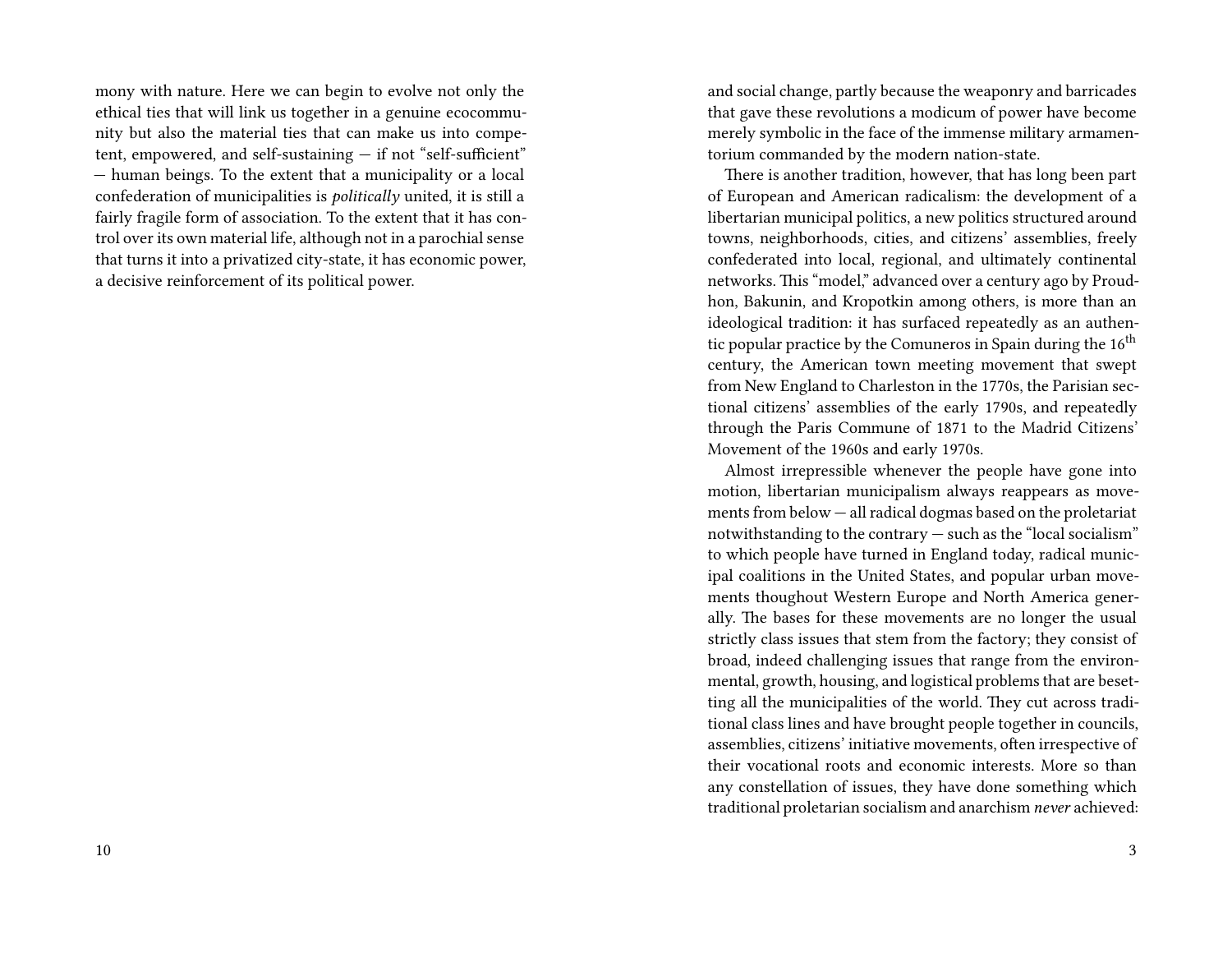they have brought together into common movements people of middle-class as well as working class backgrounds, rural as well as urban places of residence, professional as well as unskilled individuals, indeed, so vast a diversity of people from conservative as well as liberal and radical traditions that one can truly speak of the potential for a genuine people's movement, not merely a class-oriented movement of which industrial workers have always been a minority of the population.<sup>3</sup> Implicitly, this kind of movement restores once again the reality of "the people" on which the great democratic revolutions rested ideologically until they became fragmented into class and group interests. History, in effect, seems to be rebuilding in the real world what was once a tentative and fleeting ideal of the Enlightenment from which stemmed the American and French revolutions of the eighteenth century. For once, it is possible of conceiving of majoritarian forces for major social change, not the minoritarian movements that existed over the past two centuries of proletarian socialism and anarchism.

Radical ideologues tend to view these extraordinary municipal movements with skepticism and try, when they can, to bring them into captivity to traditional class programs and analyses. The Madrid Citizens' Movement of the 1960s was virtually destroyed by radicals of all parts of the political spectrum because they tried to manipulate a truly popular municipal effort which sought to democratize Spain and give a new cooperative and ethical meaning to human urban association. The MCM became a terrain for strengthening the political aspirations for the Socialists, Communists, and other Marxist-Leninist groups until it was all but subverted for special party interests.

into communal forms of distribution. From each according to his ability and to each according his needs" is institutionalized as part of the *public* sphere, not ideologically as a communal credo. It is not only a goal; it is a way of *functioning politically* — one that becomes structurally embodied by the municipality through its assemblies and agencies.

Moreover, no community can hope to achieve economic autarchy, nor should it try to do so unless it wishes to become self-enclosed and parochial, not only "self-sufficient." Hence the confederation of communes — the Commune of communes — is reworked economically as well as politically into a shared universe of publically managed resources. The management of the economy, precisely because it is a public activity, does not degenerate into privatized interactions between enterprises; rather it develops into confederalized interactions between municipalities. That is to say, the very *elements* of societal interaction are expanded from real or potential privatized components to institutionally real *public* components. Confederation becomes a public project by definition, not only because of shared needs and resources. If there is any way to avoid the emergence of the city-state, not to speak of self-serving bourgeois "cooperatives," it is through a municipalization of political life that is so complete that politics embraces not only what we call the public sphere but material means of life as well.

<sup>&</sup>lt;sup>3</sup> This has always been the greatest defect of revolutionary workingclass movements and accounts for the bitter civil wars which they produced in the few cases where they were particularly successful.

It is not "utopian" to seek the municipalization of the economy. Quite to the contrary, it is practical and realizable if only we will think as freely in our minds as we try to achieve freedom in our lives. Our locality is not only the arena in which we live out our everyday lives; it is also the authentic economic arena in which we work and its natural environs are the authentic environmental arena that challenges us to live in har-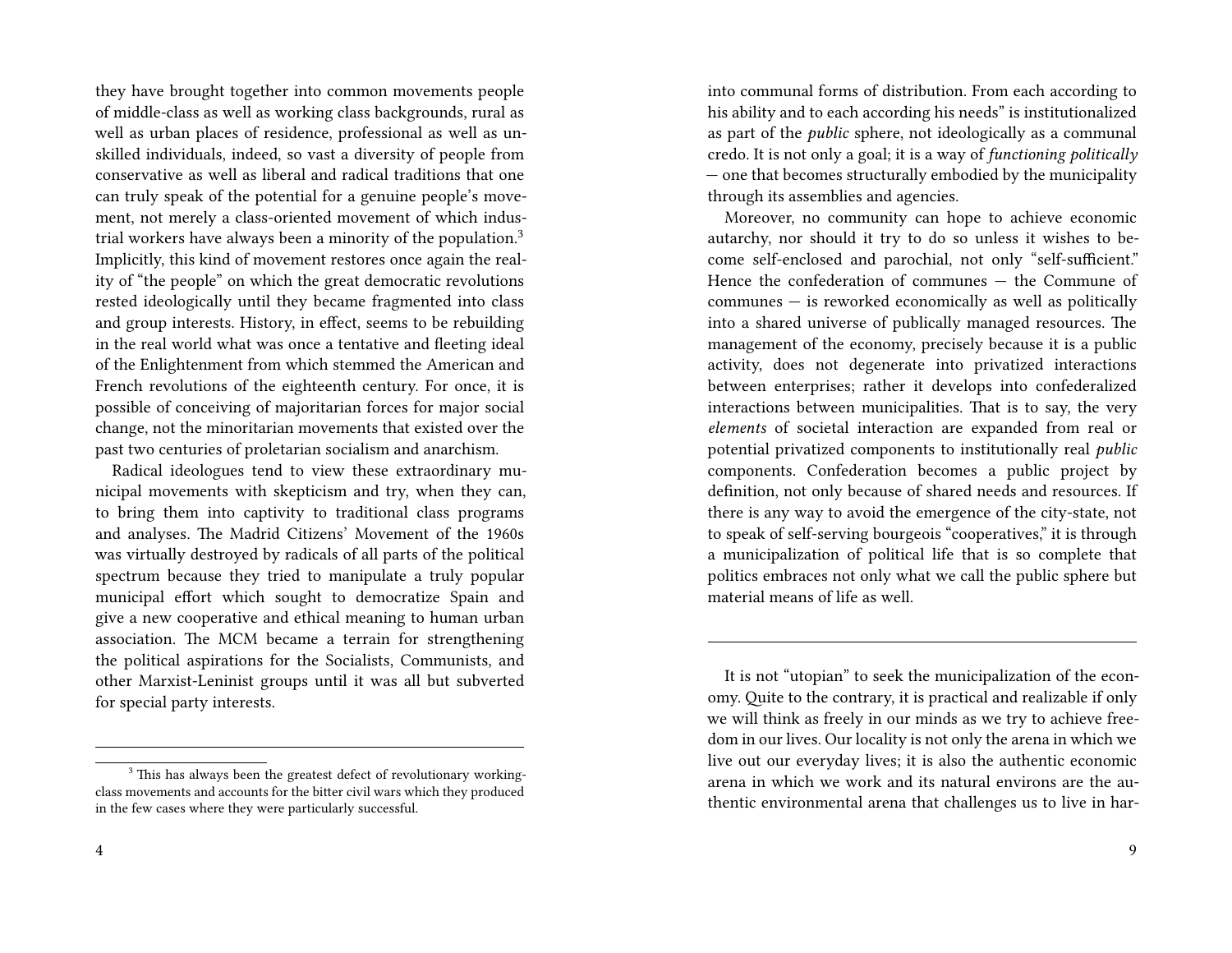Municipalization, in effect, brings the economy from a private or separate sphere into the public sphere where economic policy is formulated by the *entire* community — notably, its citizens in face-to-face relationships working to achieve a *general* "interest" that surmounts separate, vocationally defined specific interests. The economy ceases to be merely an economy in the strict sense of -the word — whether as "business," "market," capitalist, "worker-controlled" enterprises. It becomes a truly *political* economy: the economy of the *polis* or the commune. In this sense, the economy is genuinely communized as well as politicized. The municipality, more precisely, the citizen body in face-to-face assembly absorbs the economy as an aspect of public business, divesting it of an identity that can become privatized into a self-serving enterprise.

What can prevent the municipality from becoming a parochial city-state of the kind that appeared in the late Middle Ages? Anyone who is looking for "guaranteed" solutions to the problems raised, here, will not find them apart from the guiding role of consciousness and ethics in human affairs. But if we are looking for counter*tendencies*, there is an answer that can advanced. The most important single factor that gave rise to the late medieval city-state was its stratification from within — not only as a result of differences in wealth but also in status positions, partly originating in lineage but also in vocational differentials. Indeed, to the extent that the city lost its sense of collective unity and divided its affairs into private and public business, public life itself became privatized and segmented into the "blue nails" or plebians who dyed cloth in cities like Florence and the more arrogant artisan strata, who produced quality goods. Wealth, too, factored heavily in a privatized economy where material differentials could expand and foster a variety of hierarchical differences.

That libertarian municipal movements form the only potential challenge to the nation-state, today, and constitute a major realm for the formation of an active citizenry and a new politics — grassroots, face-to-face, and authentically popular in character — has been explored in other works written by this writer and do not have to be examined, here.<sup>4</sup> For the present, it is necessary to ask a very important question: is libertarian municipalism merely a political "model," however generously we define the word "politics," or does it include economic life as well?

That a libertarian municipalist perspective is incompatible with the "nationalization of the economy," which simply reinforces the juridicial power of the nation-state with economic power, is too obvious to belabor. Nor can the word "libertarian" be appropriated by propertarians, the acolytes of Ayn Rand and the like, to justify private property and a "free market" Marx, to his credit, clearly demonstrated that the "free market inevitably yields the oligarchic and monopolistic corporate market with entrepreneurial manipulations that in every way parallel and ultimately converge with state controls.<sup>5</sup>

But what of the syndicalist ideal of "collectivized" selfmanaged enterprises that are coordinated by like occupations on a national level and coordinated geographically by .collectives" on a local level? Here, the traditional socialist criticism of this syndicalist form of economic management is not

The municipalization of the economy absorbs not only the vocational distinctions that could militate against a publically controlled economy; it also absorbs the material means of life

<sup>&</sup>lt;sup>4</sup> See "The Greening of Politics: Toward a New Kind of Political Practice," *Green Perspectives,* No. 1, January 1986 and "Popular Politics vs. Party Politics," Green Program Project Discussion Paper No. 2, both available from the Green Program Project, P. 0. Box 111, Burlington VT 05402. Also see the new supplemented edition of *The Limits of the City* cited in note 1 above.

<sup>&</sup>lt;sup>5</sup> The absurdity that we can persuade or reform the large corporations — to "moralize" greed and profit as it were -is a typical example of liberal naivete which a thousand years of Catholicism failed to achieve. Movies like "The Formula" tell us more about corporate "morality" and "efficiency" than the flood of books and articles generated by many reform-minded periodicals.